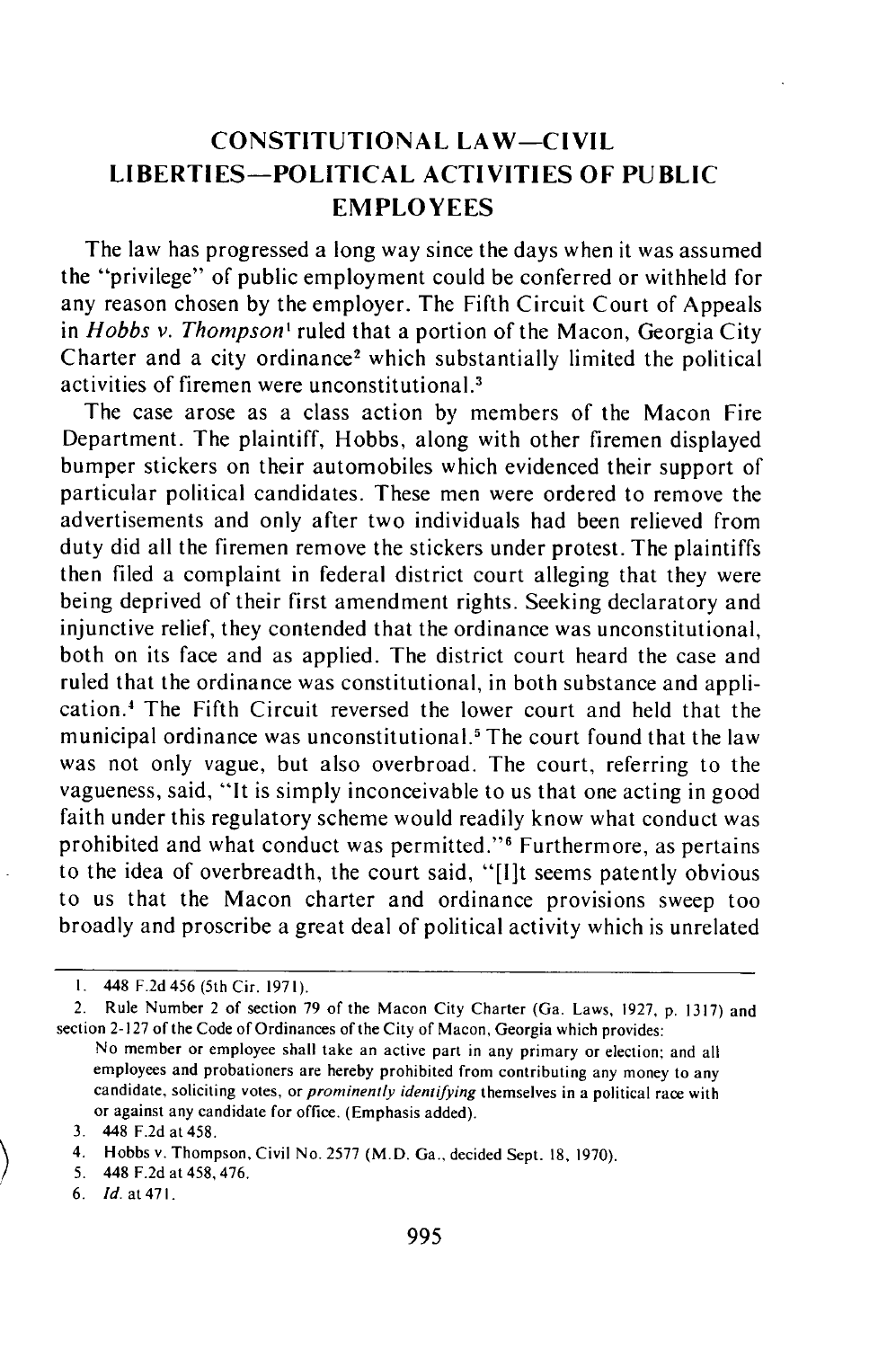to the effective workings of the fire department."<sup>7</sup>

The appellate court's decision involved two main issues. The first dealt with federal intervention in cases involving municipal and state statutes. The district court, relying on *Dombrowski v. Pfister*,<sup>8</sup> found that it could hear the case.<sup>9</sup> At the time of the district court's decision this was clearly a proper ruling especially in light of the holdings of the Fifth Circuit."° Subsequent to the district court's opinion, however, the Supreme Court handed down its decisions in the *Younger v. Harris"* sextet and *Askew v. Hargrave.* **12** These cases altered the Court's previous stand on federal intervention in cases involving state and municipal statutes and the infringement of first amendment rights." The court of appeals, however, concluded that these new cases did not preclude federal consideration of the issues presented in this case through the abstention doctrine.

Upon deciding that the federal court was the proper forum, the court addressed itself to the constitutionality of the city's charter and ordinance. The two areas with which the court concerned itself were vagueness and overbreadth. The words, "prominently identifying," particularly troubled the court and it concluded these two words were not properly defined by the ordinance."

The United States Supreme Court and the Congress have provided and maintained restrictions on various political activities of public employees.<sup>15</sup> The Court in *Ex parte Curtis*<sup>16</sup> upheld an Act of Congress<sup>17</sup>

**11.** 401 U. **S.** 37 (1971). The other cases in the "February sextet" were Samuels v. Mackel, 401 U. S. 66 (1971); Boyle v. Landry, 401 U. S. 77 (1971); Perez v. Ledesma, 401 U. **S.** 82 (1971); Dyson v. Stein, 401 U. S. 200 (1971); and Byrne v. Karalexis, 401 U. S. 216 (1971).

12. 401 U. S. 476 (1971).

It might be pointed out at this time that the question of federal abstention raised in this case is very important and may have great ramifications. However, an indepth analysis of this issue is beyond the scope of this article.

14. 448 F.2dat471.

15. See Exparte Adler v. Board of Educ., 342 U.S. 485 (1952); Garner v. Board of Pub. Works, 341 U. S. 716 (195 **1);** Oklahoma v. United States Civil Serv. Comm'n, 330 U.S. 127 (1947); United Pub. Workers v. Mitchell, 330 U. S. 75 (1947); *Exparte* Curtis, 106 U.S. 371 (1882); and 5 U.S.C. § 7324 (1970).

16. 106 U. S. 371.

17. 19 Stat. 143, 2 U.S.C. § 49 (1876).

<sup>7.</sup> **Id.**

<sup>8. 380</sup> U. S. 479 (1965).

<sup>9.</sup> Civil No. 2577.

<sup>10.</sup> LeFlore v. Robinson, 434 F.2d 933 (5th Cir. 1970); Davis v. Francois, 395 F.2d 730 (5th Cir. 1968).

<sup>13.</sup> The Younger case involved federal intervention while there was litigation proceeding in the state court. Even though the Askew case limited some older Supreme Court decisions, i.e., *Dombrowski.* the court of appeals ruled that there can still be relief under 42 U.S.C. § 1983 (1970) without exhaustion of state remedies and that abstention is to be applied narrowly in a section 1983 case. See 448 F.2d at 467.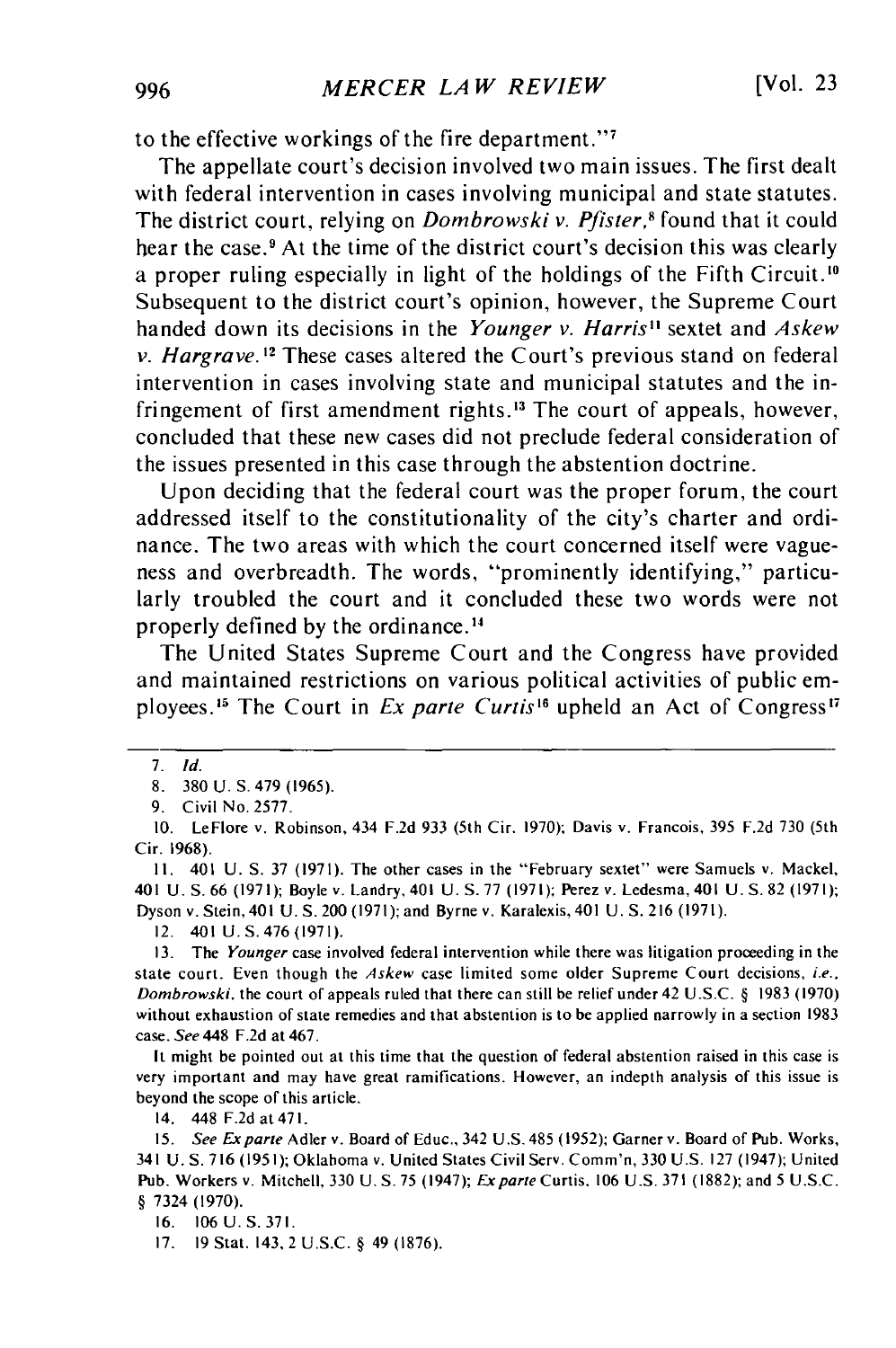## *NOTES*

which prohibited certain federal officials from soliciting political contributions from fellow employees. Subsequently. the Civil Service Commission made various attempts to regulate other political activity ultimately leading to the passage of the Hatch Act in 1939 and 1940.<sup>18</sup> The purpose of this legislation, however, was never intended to restrict the public servant in his expression of political opinions.<sup>19</sup> The Supreme Court ruled on the constitutionality of the act and in two opinions upheld **it.20** The Court in *United Public Workers v. Mitchell"* recognized that the regulation was valid because it was imposed within reasonable limitations **.2**

The power of the government to restrict the political activities of public employees was extended to the state and local level in *Garner v. Board of Public Works.<sup>23</sup> The idea that employment by a municipality* was a privilege was recognized by the Court in this case. Justice Frankfurter stated in a concurring opinion that "[t]he Constitution does not guarantee public employment."<sup>24</sup> This privilege idea was further exemplified the following year in *Adler v. Board of Education.25* The Court reiterated its previous position that an individual did not have the right to work for the state on his own terms.<sup>26</sup> They went on to say that if a person does not want to work under the conditions which are reasonably imposed then that person is free to retain his rights and find employment elsewhere.<sup>27</sup>

This mode of thinking by the court was of short duration for the very same year in *Wieman v. Updegraff*<sup>28</sup> the Supreme Court withdrew from its previous privilege idea and began to recognize that public employment could not be conditioned on the surrender of constitutional rights. While the Court did not hold that there was a constitutional right to public employment it did recognize that the government did not have a

- 21. 330 U. S.75.
- 22. *Id.* at 102; *see also* 106 U. S. at 373.
- 23. 341 U.S.716 (1951).
- 24. *Id.* at 724.
- 25. 342 U. S.485 (1952).
- 26. *Id.* at 492, *citing* United Pub. Workers v. Mitchell.
- 27. *Id.*
- 28. 344 U. **S.** 183 (1952).

<sup>18. 53</sup> Stat. 410 (1939); 53 Stat. 1148 (1939); 54 Stat. 640 (1940); 54 Stat. **767** (1940); and 54 Stat. 771 (1940). The portion of the Hatch Act which is relevant to this article may be found currently in 5 U.S.C. § 7324 (1970).

*<sup>19.</sup> See* 84 Cong. Rec. 10746-47 (1939) and 86 Cong. Rec. 2870-1 (1940).

<sup>20.</sup> Oklahoma v. United States Civil Serv. Comm'n, 330 U.S. 127 (1947); United Pub. Workers v. Mitchell, 330 U.S. 75 (1947).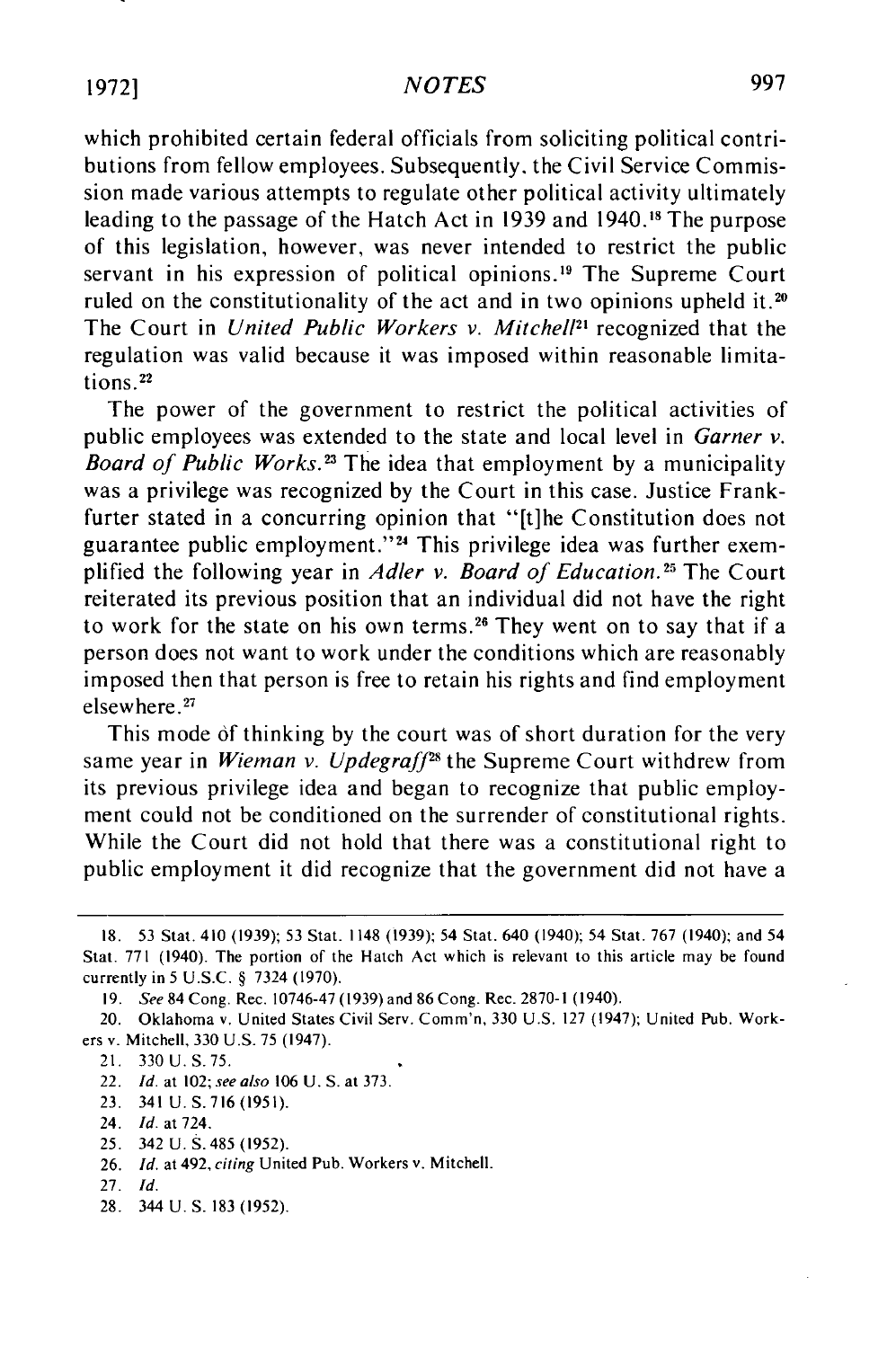right to deprive a person of their constitutional rights as a condition of this employment.29

This thinking progressed through a long line of cases<sup>30</sup> in which the Supreme Court continually struck down state statutes which restricted the first amendment rights of public servants. Many of these statutes involved the taking of loyalty oaths and the filing of affidavits which disclosed all organizations with which a person was affiliated.<sup>31</sup> Agair and again the Court ruled that these regulations were unconstitutional.

The thinking of the Court culminated when Justice Marshall speaking for the majority in *Pickering v. Board of Education* said, "[lit cannot be gainsaid that the State has interests as an employer in regulating the speech of its employees that differ significantly, from those it possesses in connection with regulation of the speech of the citizenry in general."<sup>32</sup>

The Court has maintained the position that a person cannot be barred from public employment nor can he be removed from his job arbitrarily and in disregard of his constitutional rights.<sup>33</sup> The Court, in addition, has held that it is the right of every citizen to engage in political expression and in the exchange of political opinions **. <sup>3</sup>**There is, according to the Court, a public interest in having free and unhindered debate on matters of public interest and importance.<sup>35</sup> "Debate on public issues should be uninhibited, robust, and wide-open."<sup>36</sup> The Supreme Court furthermore has expanded the idea of speech and expression beyond mere words.<sup>37</sup>

31. *See especially* Keyishian v. Board of Regents, 385 U.S. 589 (1967); Elfbrandt v. Russell, 384 U. **S.** 11 (1966); Baggett v. Bullitt, 377 U. S. 360 (1964); and Shelton v. Tucker, 364 U.S. 479 (1960).

32. 391 U. S. at 568.

33. Cramp v. Board of Pub. Instruction, 368 U. **S.** 278 (1961); Torcaso v. Watkins, 367 U. S. 488 (1961); and Wieman v. Updegraff, 344 U. **S.** 183 (1952). *See* Sherbert v. Werner, 374 U. S. 398 (1963).

34. New York Times v. Sullivan, 376 U. **S.** 254 (1964) and Sweezy v. New Hampshire, 354 U. S. 234 (1957).

35. St. Amant v. Thompson, 390 U.S. 727 (1968); Time v. Hill, 385 U. **S.** 374 (1967); Bond v. Floyd, 385 U. **S.** 116 (1966); Garrison v. Louisiana, 379 U.S. 64 (1964); New York Times v. Sullivan, 376 U.S. 254 (1964); and Wood v. Georgia, 370 U.S. 375 (1962).

36. 376 U. S. at 270.

37. Tinker v. Des Moines Independent Community School Dist., 393 U. **S.** 503 (1969). In *Tinker,* the Court held that the wearing of black armbands was a form of speech and as such entitled to the protection of the first amendment. This case exhibited that acts and objects can be used to

<sup>29.</sup> *Id.; see also* Slochower v. Board of Higher Educ., 350 **U.S. S551** (1956).

<sup>30.</sup> Pickering v. Board of Educ., 391 U. S. 563 (1968); Keyishian v. Board of Regents, 385 U. **S.** 589 (1967); Elfbrandt v. Russell, 384 U. S. **It** (1966); Baggett v. Bullitt, 377 U. **S.** 360 (1964); Sherbert v. Verner, 374 U. **S.** 398 (1963); Torcaso v. Watkins, 367 U. **S.** 488 (1961); Shelton v. Tucker, 364 U.S. 479 (1960); and Speiser v. Randall, 357 U.S. 513 (1958).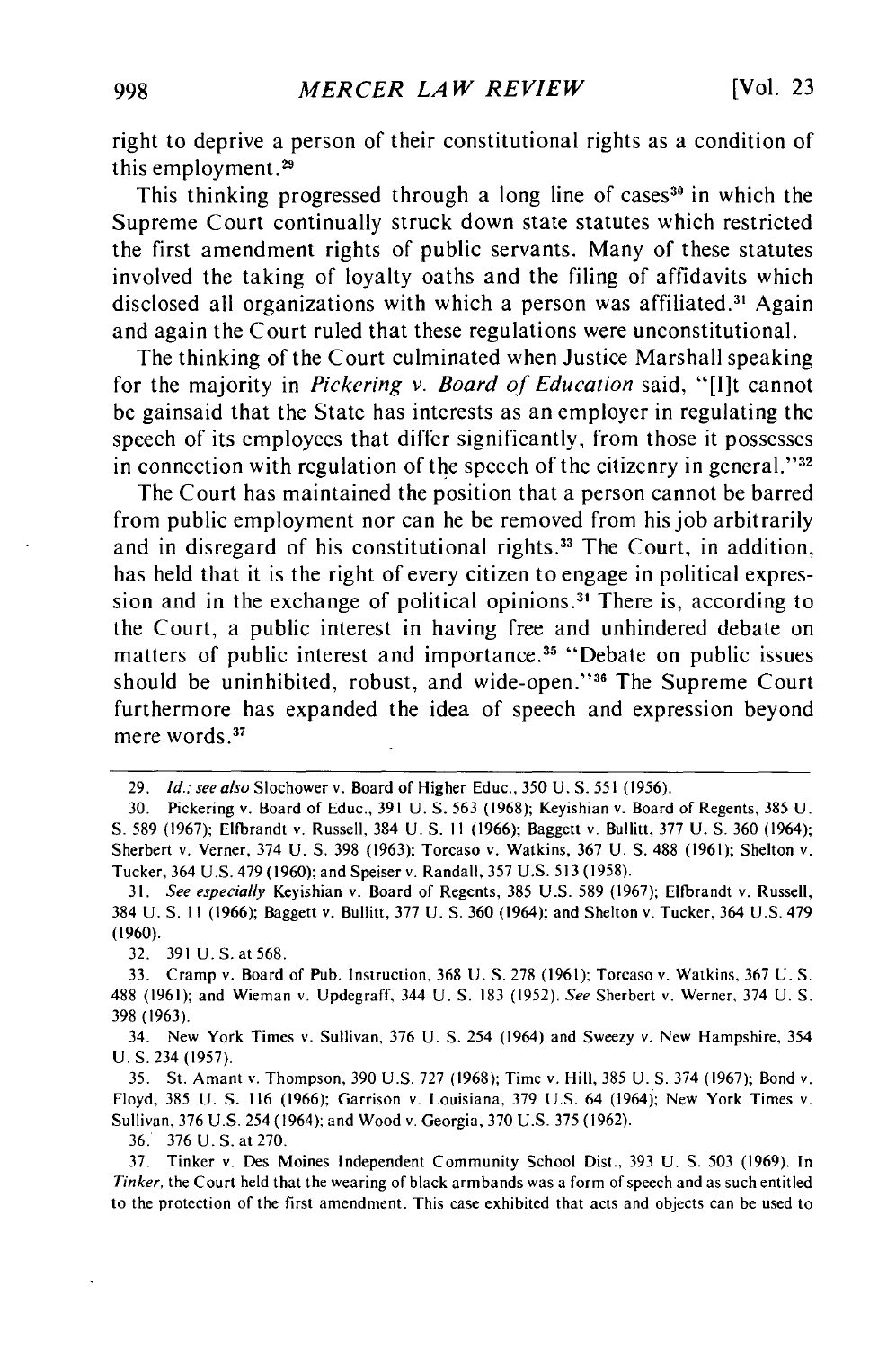## *NOTES*

At the same time the Supreme Court was retreating from the privilege idea of public employment and upholding the constitutional rights of public servants, it was also holding that a state can infringe on first amendment rights only where there is a compelling state interest to limit those rights.<sup>38</sup> Furthermore, the Court has maintained that if there is a compelling state interest present to limit constitutional rights then the statute restricting these rights must be drawn narrowly and specifically.<sup>39</sup> The Court stated in *NAACP* v. *Button* that "[b]road prophylactic rules in the area of free expression are suspect." $40$ 

Several state courts have rendered decisions pertaining to the political activities of public employees. The California Supreme Court in *Fort v.* Civil Service Commission<sup>41</sup> held a state statute unconstitutional which dealt with the prohibition of state employees in political campaigns. The court recognized that the first amendment gives every citizen the right to engage in political expression and association.<sup>42</sup> The court went on to say that there is a need to limit some political activity but it questioned whether there was a sufficient need to restrain employees in elections outside the city, county, or state as the case may be and to restrict activity in partisan and non-partisan elections alike." They stated that the statute in question was drawn so that the only activity available was "the right to vote and to express opinion 'privately.' "<sup>44</sup> The Supreme Court of Oregon and the Supreme Court of New Jersey have likewise

- 43. *Id.* at \_\_\_\_\_, 392 P.2d at 389.
- *44. Id.*

express one's ideas and their use is entitled to constitutional protection. It is important to bring attention to this case because the expression in the *Hobbs* case was, of course, a similar type, that being the use of a bumper sticker to express one's opinion.

<sup>38.</sup> Sherbert v. Verner, 374 U. S. 398 (1963); Gibson v. Florida Legislative Investigation Comm'n, 372 U. S. 539 (1963); NAACP v. Button, 371 U. **S.** 415 (1963); and Bates v. Little Rock, 361 U. S. 516 (1960).

<sup>39.</sup> United States v. Robel, 389 U. **S.** 258 (1967); NAACP v. Button, 371 U. S. 415 (1963); Shelton v. Tucker, 364 U. S. 479 (1960); Talley v. California, 362 U. **S.** 60 (1960); Cantwell v. Connecticut, 310 U. **S.** 296 (1940): Schneider v. New Jersey, 308 U. **S.** 147 (1939); and Lovell v. Griffin, 303 U. S. 444 (1938).

<sup>40. 371</sup> U. S. at 438. The Court had earlier recognized that even in cases where there was a legitimate government purpose the prohibition could not be accomplished by a broad statute which stifled fundamental personal rights if the same end could be reached in a narrower manner. Shelton v. Tucker, 364 U. S. 479 (1960). See also Cantwell v. Connecticut, 310 U. S. 296 (1940); Schneider v. New Jersey, 308 U. **S.** 147 (1939); and Lovell v. Griffin, 303 U. S. 444 (1938). It was stated in Cantwell that "'the power to regulate must be so exercised as not, in attaining a permissible end, unduly to infringe the protected freedom." 310 U. S. at 304. The Court thus adopted the practice of striking statutes which were overbroad and vague.

<sup>41. 61</sup> Cal.2d 331, 392 P.2d 385 (1964).

<sup>42.</sup> Id. at \_\_\_ 392 **P.2d** at 387.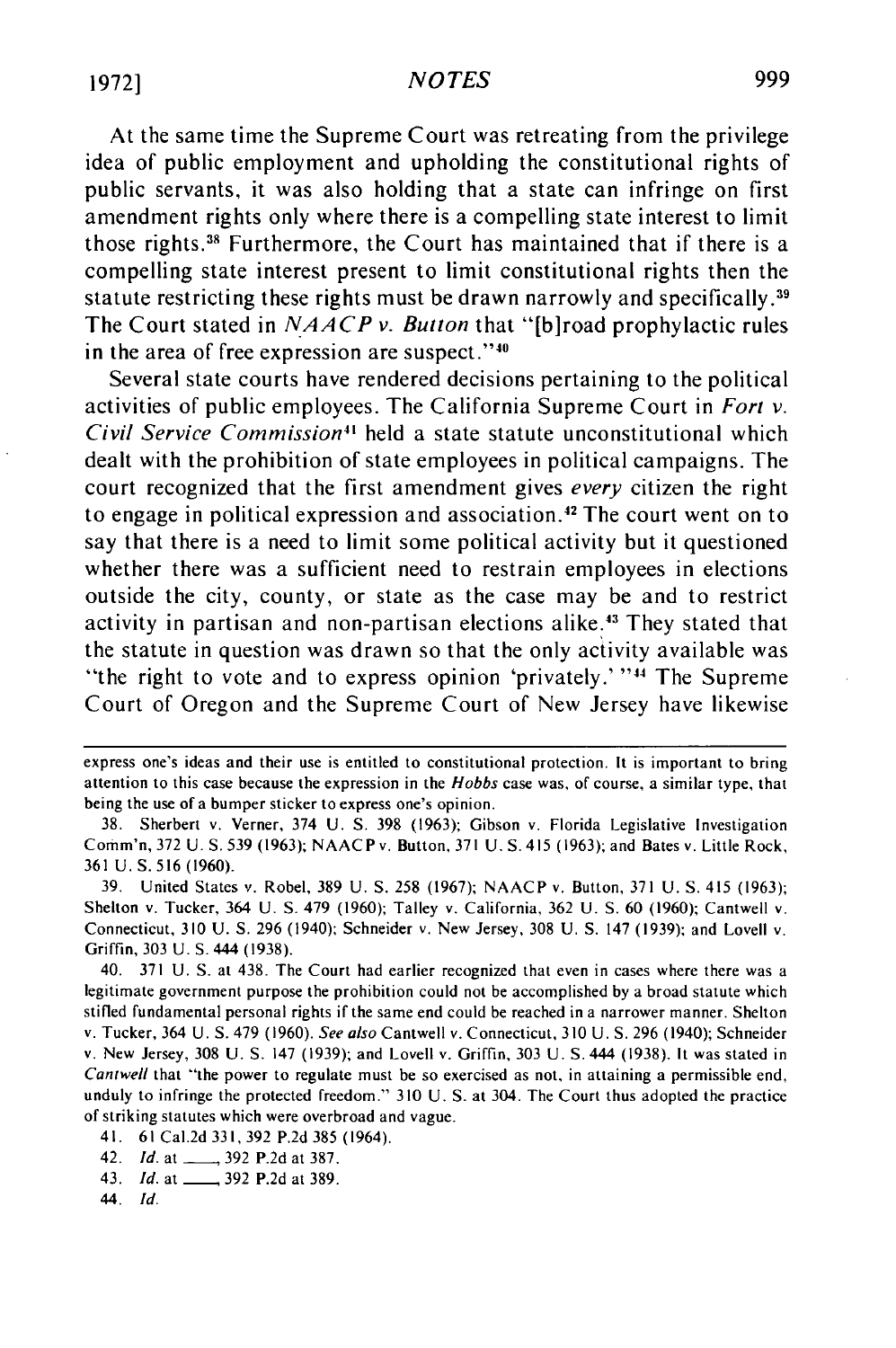decided this issue and held similar statutes to be unconstitutional.<sup>45</sup> The Supreme Court of Utah, however, upheld a statute prohibiting engagement by public employees in political campaigns in certain areas.<sup>4</sup>

Certain political activity can be and in fact must be restricted.<sup>47</sup> The federal government restricts an employee from entering the management of political campaigns." But this is a far-cry from the blanket immunity which the words "prominently identifying" connote. The court of appeals queried how far these words could **go.49** Does this deprive an individual of all electioneering practices except the silent vote? May one go to a political rally? May one go to a candidate's barbecue? May one discuss political issues and candidates with a friend at home? May one tell his wife who he plans to vote for? May one eat lunch with a friend who is a political candidate? Is there any distinction between partisan and non-partisan elections? What level elections? Local? State? National? These two words if carried far enough could and in fact did render the firemen politically impotent. It made him as the court said a political "enuch."<sup>50</sup>

Where first amendment freedoms are abridged, tight standards must be imposed.<sup>51</sup> The courts, in striking down statutes restricting public employee's political activities, have resorted to the use of vagueness and overbreadth tests. The essential task which remains for the courts in the future is to decide exactly how far they will allow legislatures to go in their regulations of the political activities of public employees. This is especially true when the activity is during off-duty time. It has been recognized that the government may, when circumstances warrant, impose conditions upon the public employment of individuals even when

48. 80 Stat. 525, 5 U.S.C. § 7324 (1970).

<sup>45.</sup> De Stefano v. Wilson, 96 N.J. Super. 592, 233 A.2d 682 (1967); Minielly v. Oregon, 242 Or. 490, 411 P.2d 69 (1966). See also Bagley v. Washington Township Hosp. Dist., 65 Cal.2d 499, 421 P.2d 409 (1966); Kinnear v. San Francisco, 61 Cal.2d 341, 392 P.2d 391 (1964); and Miami v. Sterbenz, 203 So.2d 4 (Fla. 1967).

<sup>46.</sup> Salt Lake City Fire Fighters Local v. Salt Lake City, 22 Utah 2d 115,449 P.2d 239 (1969). The Utah Supreme Court rejected Bagley cited above. This statute called for no person to use his political position in an election.

<sup>47. 61</sup> Cal. 2d at **-** 392 P.2d at 389. See United Pub. Workers v. Mitchell, 330 **U. S.** 75 (1947); Exparte Curtis, 106 U. **S.** 371 (1882); see also 391 U. S. at 568 where Justice Marshall said, "The problem in any case is to arrive at a balance between the interest of the **...** citizen, in commenting upon matters of public concern and the interests of the State, as an employer, in promoting the efficiency of the public services it performs through its employees."

<sup>49. 448</sup> F.2d at 472.

**<sup>50.</sup> Id.** at 471.

*<sup>51.</sup>* See Cantwell v. Connecticut, 310 U. **S.** 296 (1940); Schneider v. New Jersey, 308 U. S. 147 (1939); and Lovell v. Griffin, 303 U. S. 444 (1938).